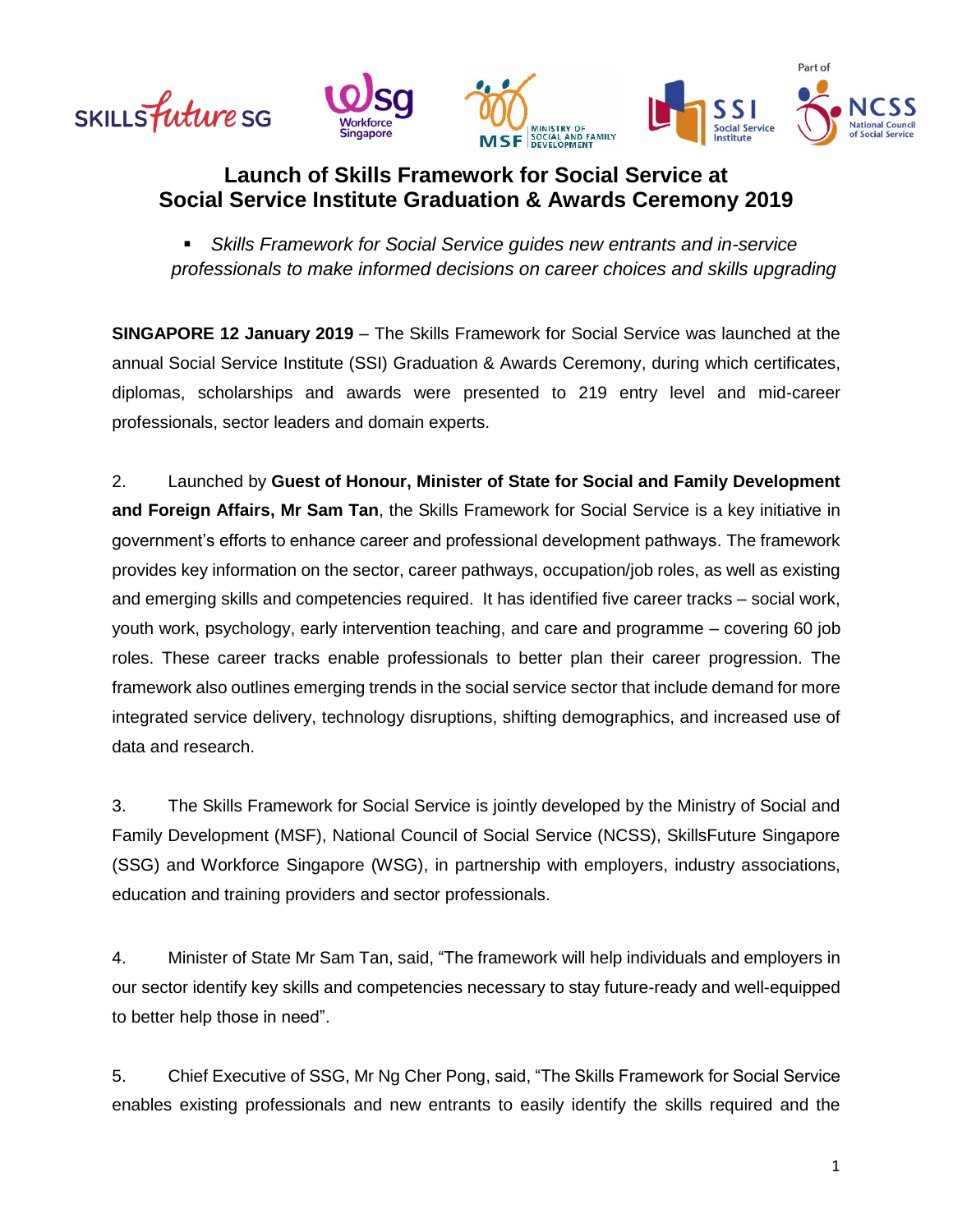







relevant training programmes to build these skills. It also provides important information for the students graduating today to help them better understand the sector, as well as the skills and competencies required for the various job roles. This will guide them in planning their careers and skills development."

6. The Skills Framework for Social Service will benefit social service professionals in the sector, including new graduands from SSI. Among this year's graduands are 50 recipients of the Singapore Workforce Skills Qualifications (WSQ) Advanced Certificate in Social Service (ACSS) and the SSI Diploma in Social Service (DSS) who will join the sector as social service assistants. There are another 61 graduates of the WSQ Diploma in Social Service programme, who will contribute to the sector as social work associates. All these certifications are nationally recognised. For example, **graduands of the WSQ Diploma will gain exemptions from modules under the Bachelor of Social Work offered by the Singapore University of Social Sciences (SUSS)**.

7. Awards and scholarships given out at the graduation ceremony include the Social Service Award (SSA), Singapore Industry Scholarship (SGIS) and the Social Service Scholarship (SSS). Recipients will pursue either Bachelor or Master degrees at various tertiary institutions that include the National University of Singapore, National Institute of Education, Singapore Institute of Technology and Singapore Management University.

8. Graduands, awards and scholarship recipients will form part of the Social Service Tribe, a community of like-minded individuals in the sector who share a vision of empowering everyone to live with dignity. They work together to drive positive change for the vulnerable in our community.

9. NCSS Chief Executive, Mr Sim Gim Guan said: "It is important that we continually build our capabilities and equip ourselves so that we remain relevant and effective in our work. SSI, together with MSF, government partners and other industry stakeholders, will continue to support skills development and increase training opportunities for social service professionals. The newly launched Skills Framework for Social Service will be a useful resource for social service professionals in planning and growing their careers."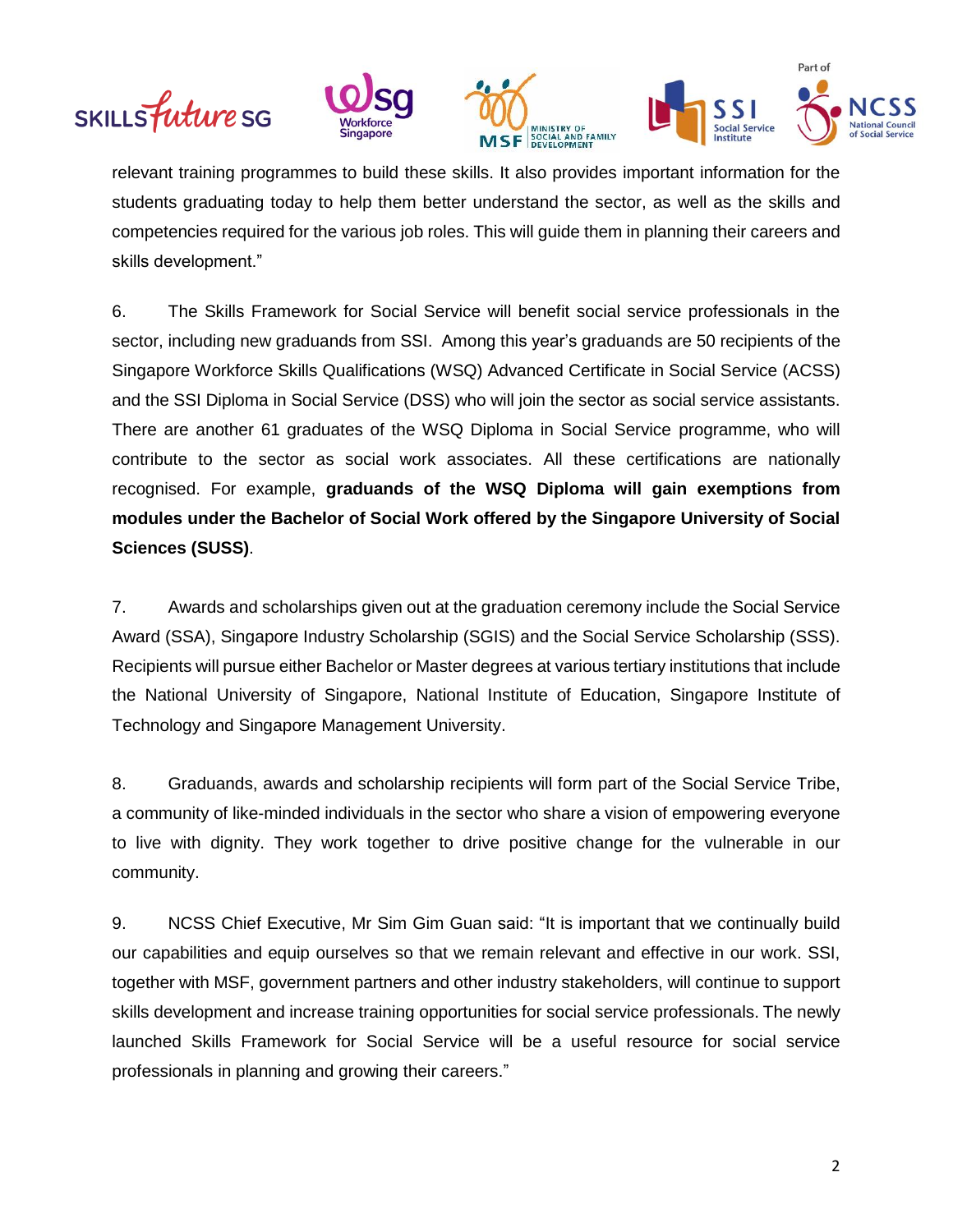





-End-

For media enquiries, please contact:

| Ms Vanessa Ho                | Ms Shazliana Heron                        |
|------------------------------|-------------------------------------------|
| <b>Senior Associate</b>      | Senior Manager, Corporate Communications  |
| Ogilvy                       | <b>National Council of Social Service</b> |
| Tel: 9369 5460               | Tel: 6210 2639                            |
| Email: Vanessa.ho@ogilvy.com | Email: shazliana_heron@ncss.gov.sg        |

## **National Council of Social Service (NCSS)**

NCSS is the umbrella body for over 450-member social service organisations in Singapore. Its mission is to provide leadership and direction in enhancing the capabilities and capacity of our members, advocating for social service needs and strengthening strategic partnerships, for an effective social service ecosystem. Community Chest and Social Service Institute (SSI) are part of NCSS.

#### **Social Service Institute (SSI)**

The SSI is the human capital development arm of the NCSS. It works closely with social service and non-profit organisations to help increase capacity and manpower capabilities for better delivery of social services. The SSI develops talents through training programmes, practice and networking events, learning events and a resource hub portal. It also organises leadership programmes.

# **SkillsFuture Singapore (SSG)**

SSG drives and coordinates the implementation of the national SkillsFuture movement, promotes a culture of lifelong learning and strengthens the ecosystem of quality education and training in Singapore. Through a holistic system of national SkillsFuture initiatives, SSG enables Singaporeans to take charge of their learning journey in their pursuit of skills mastery. SSG also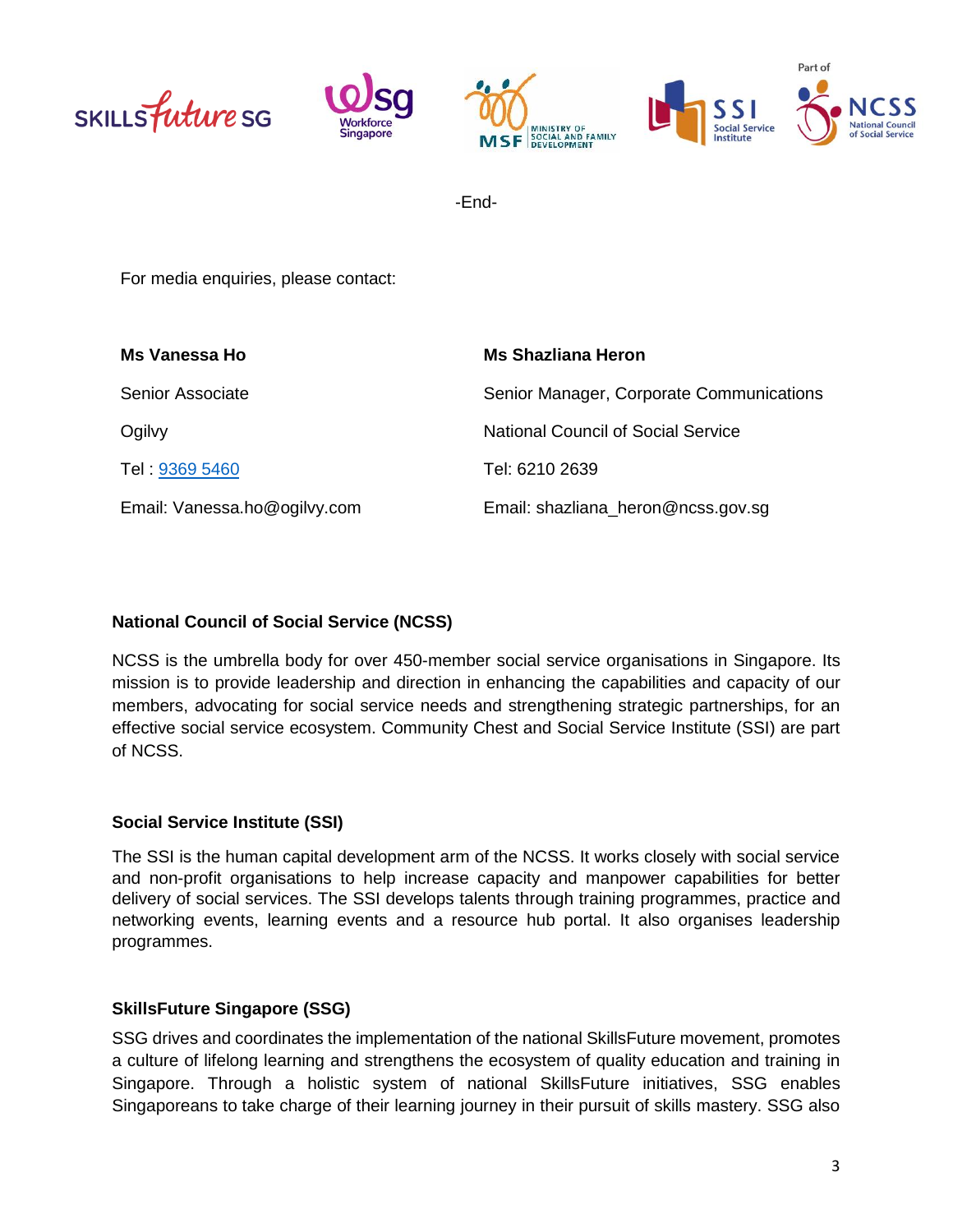



works with key stakeholders to ensure that students and adults have access to high quality and industry-relevant training that meet the demands of different sectors of the economy for an innovative and productive workforce.

For more information, visit [www.ssg.gov.sg.](http://www.ssg.gov.sg/)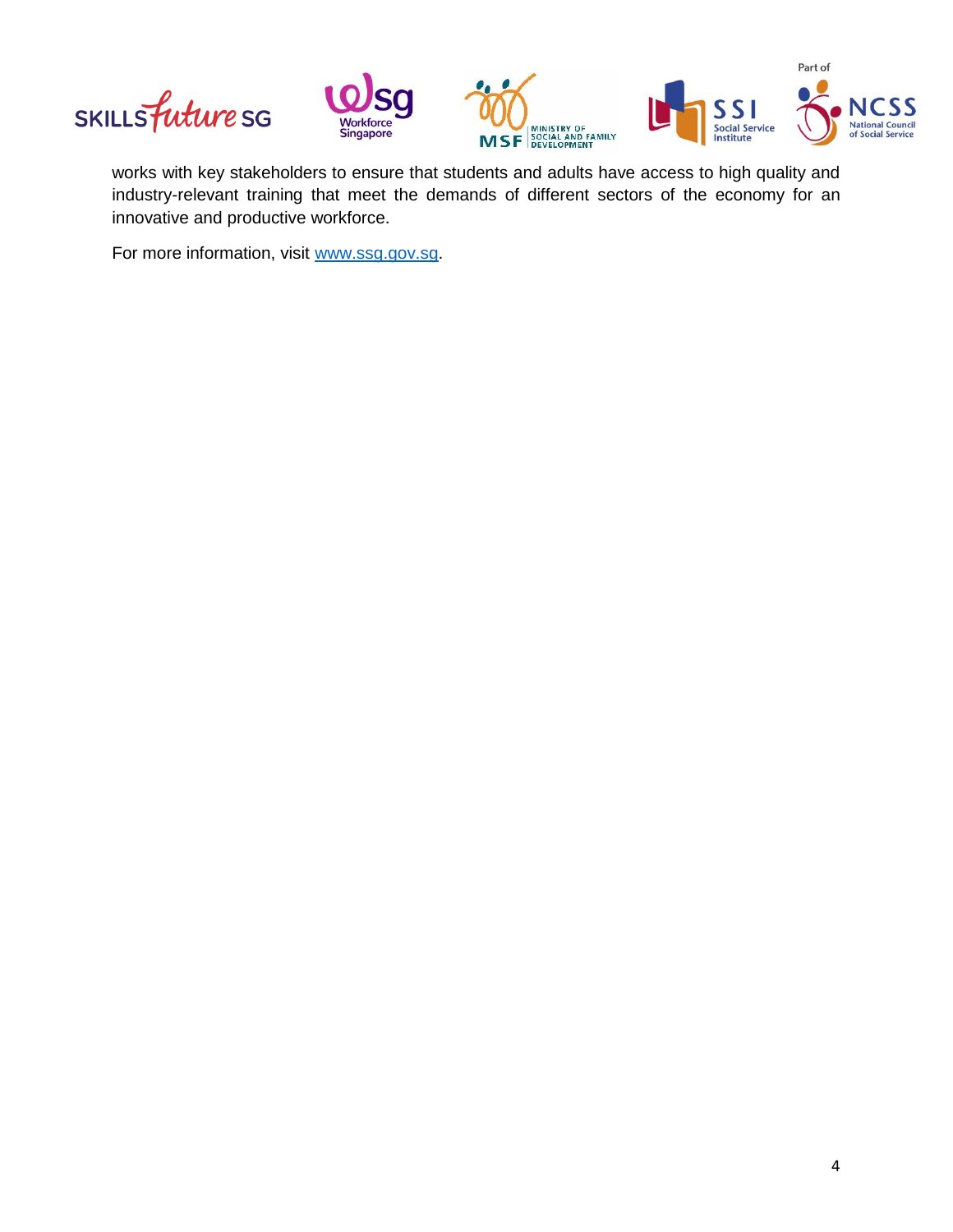

### **FACTSHEET ON SKILLS FRAMEWORK FOR SOCIAL SERVICE**

#### **About Skills Framework for Social Service**

- 1. The Skills Framework for Social Service is an integral component of the Social Service Industry Manpower Plan (IMP), and is jointly developed by SkillsFuture Singapore (SSG), Workforce Singapore (WSG), Ministry of Social and Family Development (MSF) and National Council of Social Service (NCSS), together with employers, industry associations, education and training providers.
- 2. It provides key information on the sector, career pathways, occupations/job roles, as well as existing and emerging skills and competencies required. It also provides a list of training programmes for skills upgrading and mastery.

#### **Who is it for?**

- 3. The target groups for Skills Framework for Social Service are as follows:
	- **Individuals** who wish to join or progress within the Social Service sector, will be able to assess their career interest, identify relevant training programmes to upgrade their skills, and prepare for their desired jobs;
	- **Employers** will be able to recognise these skills and invest in training their employees for career development and skills upgrading;
	- **Education and training providers** can gain insights on sector trends, existing and emerging skills that are in demand, and design programmes to address the sector needs accordingly; and
	- **Government and professional bodies** will be able to analyse skills gaps and design appropriate initiatives to upgrade the manpower capability and professionalise the sector.

#### **Key components of the Skills Framework**

4. The Skills Framework for Social Service contains information on the sector, career pathways, occupations/job roles, skills and competencies, and training programmes. The key components include:

- Sector information provides information on key statistics, trends and workforce profiles in the sector;
- Career pathways depicts the pathways for vertical and lateral progression for advancement and growth. Five tracks have been identified – social work, youth work,